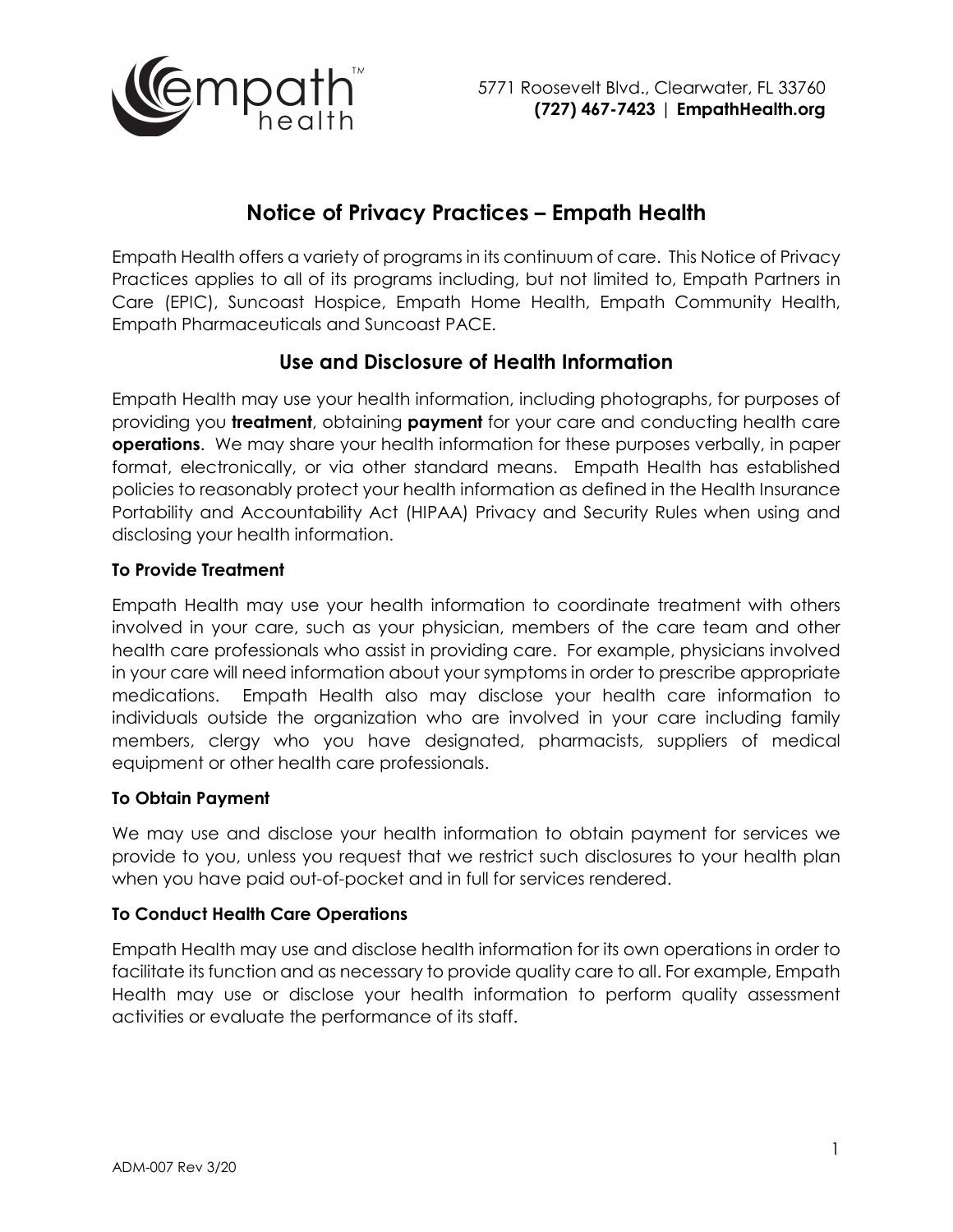

## **Your Authorization**

In addition to our use of your health information for treatment, payment or health care operations, you may give us written authorization to use your health information or to disclose it to anyone for any purpose. If you give us an authorization, you may revoke it in writing at any time. Your revocation will not affect any use or disclosures permitted by your authorization while it is in effect. Unless you give us a written authorization, we cannot use or disclose your health information for any reason except those described in this notice.

If you are in a Suncoast Hospice inpatient or residential facility, Empath Health may disclose certain information about you in a directory, including your name, your general health status, your religious affiliation and your location while you are in the facility. Empath Health may disclose this information to people who ask for you by name. Please inform us if you do not want your information to be included in the directory.

## **Persons Involved In Care**

We may use or disclose health information to notify, or assist in the notification of (including identifying or locating) a family member, your personal representative or another person responsible for your care, of your location, your general condition or your death. If you are present, then prior to use or disclosure of your health information, we will provide you with an opportunity to object to such uses or disclosures. In event of your incapacity or emergency circumstances, we will disclose health information based on a determination using our professional judgement disclosing only health information that is directly relevant to the person's involvement in your health care.

#### **For Fundraising Activities**

Empath Health may use information about you including your name, address, phone number and the dates you received care in order to contact you or your family to raise money for Empath Health. Empath Health may also release this information to the related Suncoast Hospice Foundation.

If you do not want Empath Health to contact you or your family, notify the Empath Health Privacy Officer, 5771 Roosevelt Blvd., Clearwater Florida. (727) 586-4432.

#### **For Appointment Reminders**

Empath Health may use and disclose your health information to contact you as a reminder that you have an appointment for a visit.

#### **For Treatment Alternatives**

Empath Health may use and disclose your health information to tell you about or recommend possible treatment options or alternatives that may be of interest to you.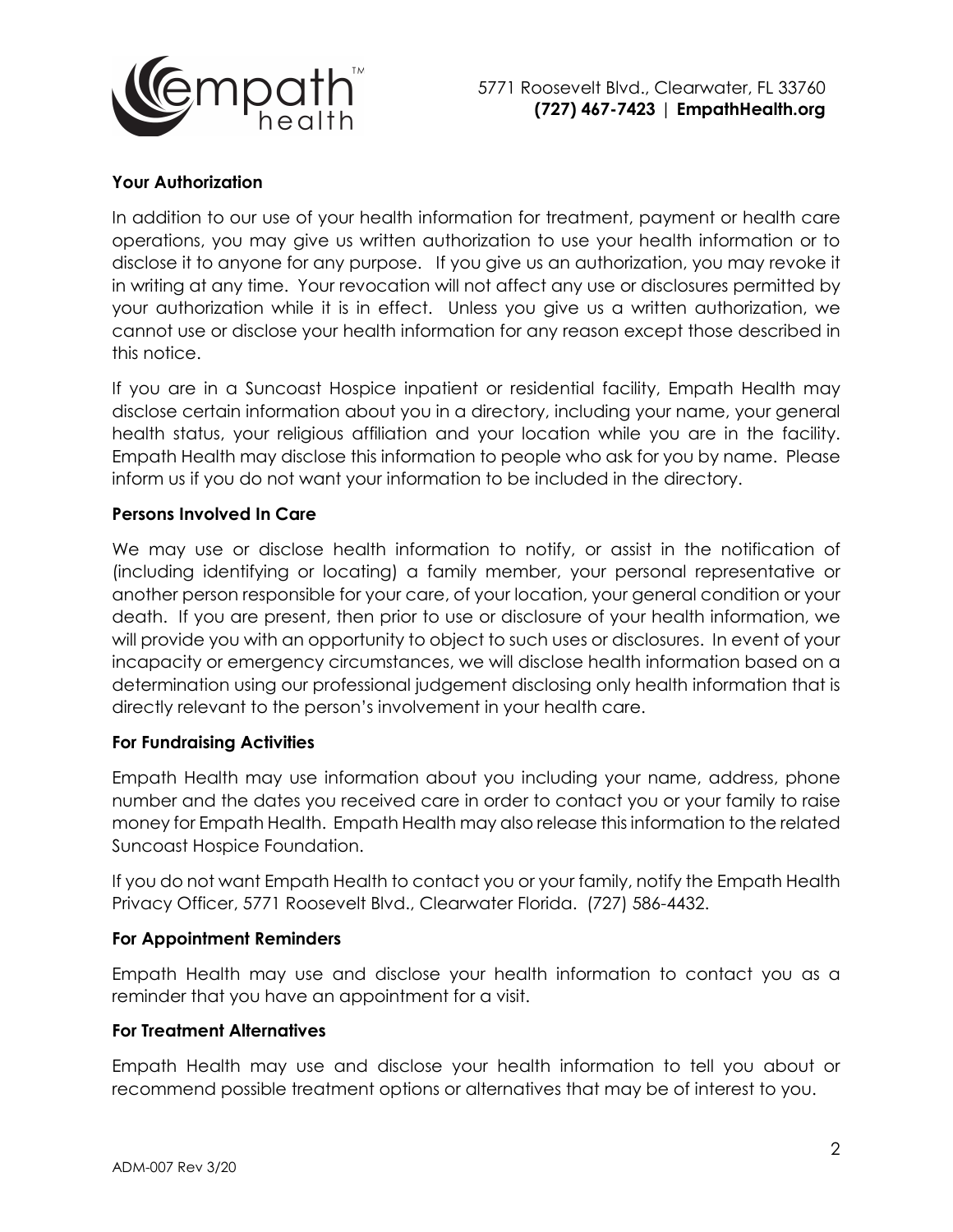

### **Business Associates**

Empath Health provides some services by using outside vendors (business associates). Empath Health may share your information with them so that they can perform as Empath Health has asked them to do. To protect your information, Empath Health requires the business associate to contractually agree to appropriately safeguard your information.

#### **When Legally Required**

Empath Health will disclose your health information when it is required to do so by any Federal, State or local law.

#### **When There are Risks to Public Health**

Empath Health may disclose your health information for public activities and purposes like reporting vital events such as birth or death, tracking medical devices or reporting communicable diseases.

#### **To Report Abuse, Neglect or Domestic Violence**

Empath Health is allowed to notify government authorities if it believes a patient is the victim of abuse, neglect or domestic violence. Empath Health will make this disclosure only when specifically required or authorized by law or when the patient agrees to the disclosure.

#### **To Conduct Health Oversight Activities**

Empath Health may disclose your health information to a health oversight agency for activities including audits, civil administrative or criminal investigations, inspections, licensure or disciplinary action. Empath Health, however, may not disclose your health information if you are the subject of an investigation and your health information is not directly related to your receipt of health care or public benefits.

#### **In Connection with Judicial and Administrative Proceedings**

Empath Health may disclose your health information in the course of any judicial or administrative proceeding, in response to court or administrative order or in response to a subpoena, discovery request or other lawful process, but only when Empath Health makes reasonable efforts to either notify you about the request or to obtain an order protecting your health information.

#### **For Law Enforcement Purposes**

As permitted or required by State law, Empath Health may disclose your health information to a law enforcement official for certain law enforcement purposes such as to report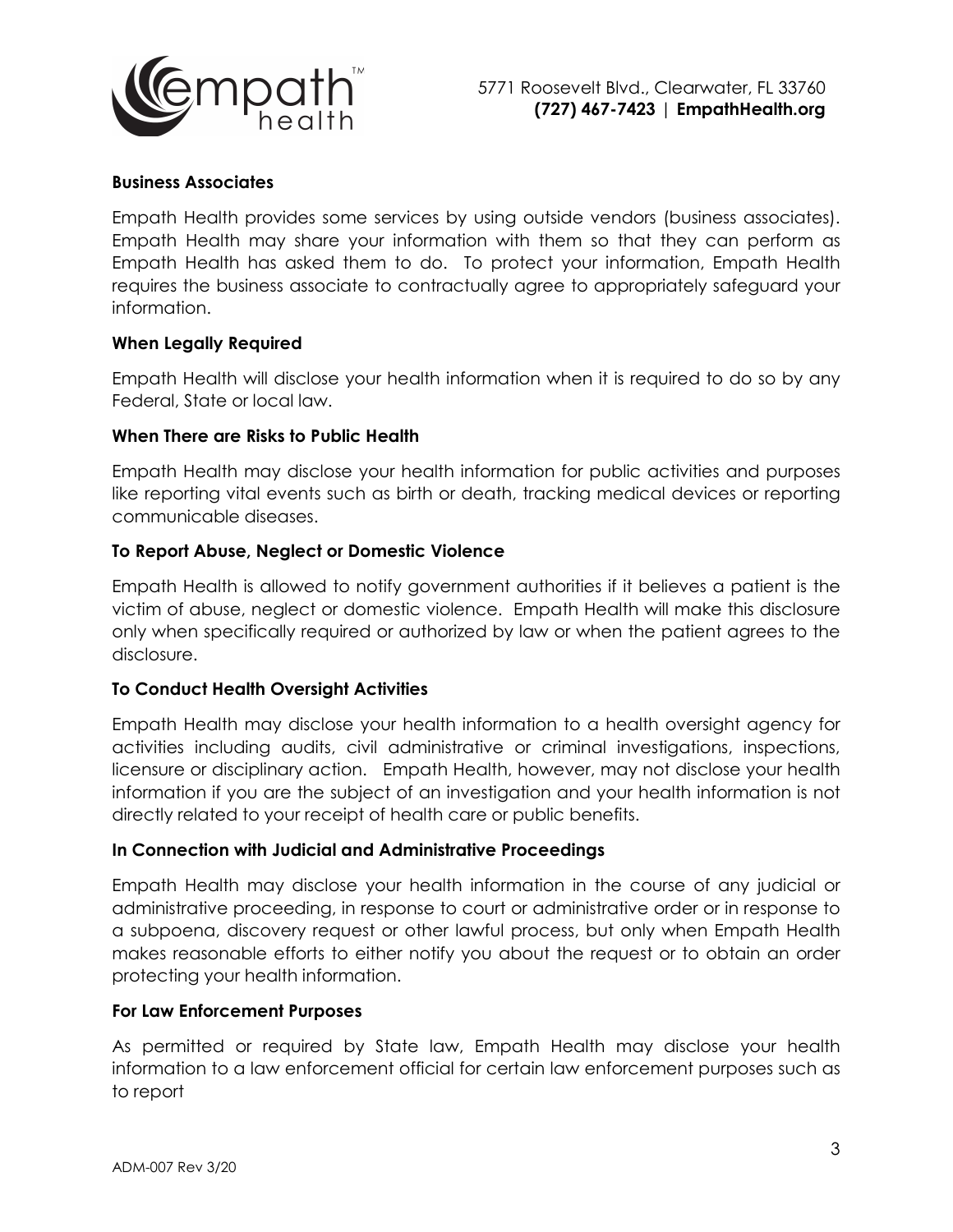

- Certain types of wounds, or
- To help identify or locate a suspect, fugitive, material witness or missing person, to report a crime; or
- If there is a suspicion that your death was the result of criminal conduct.

### **To Coroners and Medical Examiners**

Empath Health may disclose your health information to coroners and medical examiners for purposes of determining your cause of death or for other duties, as authorized by law.

#### **To Funeral Directors**

Empath Health may disclose your health information to funeral directors consistent with applicable law and if necessary, to carry out their duties with respect to your funeral arrangements. Empath Health may disclose your health information to funeral directors prior to and in reasonable anticipation of your death, if deemed necessary to fulfill their duties.

#### **For Organ, Eye or Tissue Donation**

In the event you have chosen to be a donor, Empath Health may use or disclose your health information to organ procurement organizations or other entities engaged in the procurement, banking or transplantation of organs, eyes or tissue for the purpose of facilitating the donation and transplantation.

#### **For Research Purposes**

Empath Health may, under very select circumstances, use your health information for research. Before Empath Health discloses any of your health information for such research purposes, the project will be subject to an extensive approval process.

#### **In the Event of a Serious Threat to Health or Safety**

Empath Health may, consistent with applicable law and ethical standards of conduct, disclose your health information if Empath Health, in good faith, believes that such disclosure is necessary to prevent or lessen a serious and imminent threat to your health or safety or to the health and safety of the public.

#### **For Specified Government Functions**

In certain circumstances, the Federal regulations authorize Empath Health to use or disclose your health information to facilitate specified government functions relating to military and veterans, national security and intelligence activities, protective services for the President and others, medical suitability determinations and inmates and law enforcement custody.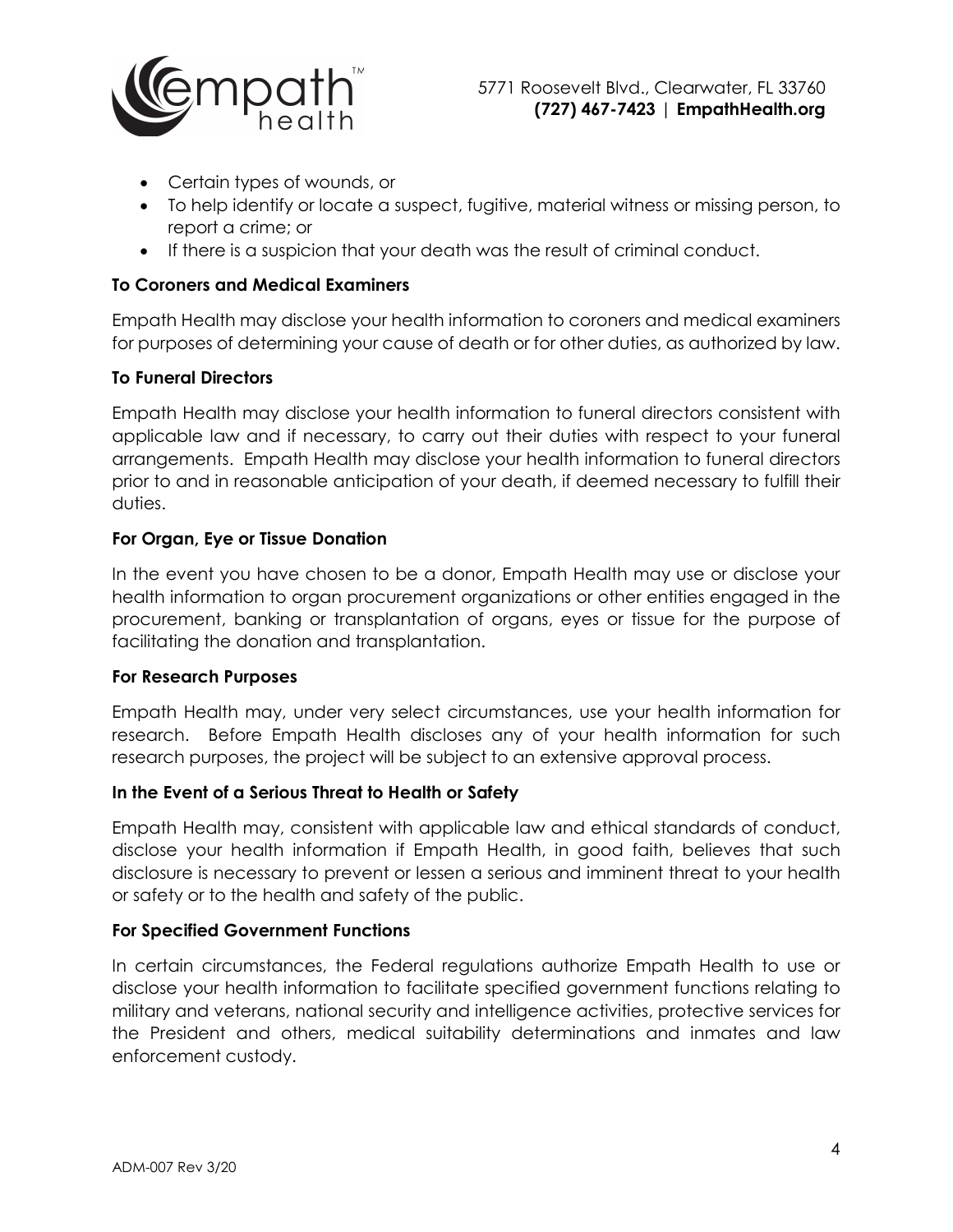

## **For Workers' Compensation**

Empath Health may release your health information for workers' compensation or similar programs.

## **Authorization to Use or Disclose Health Information**

Other than as stated above, Empath Health will not disclose your health information other than with your written authorization. You may revoke that authorization in writing at any time. However, Empath Health is unable to take back any disclosures it has already made with your permission and that Empath Health is required to retain for its records of care.

## **Uses and Disclosures That You Authorize**

Other than as stated above, we will not disclose your health information other than with your written authorization. Your written authorization is required for most uses and disclosures of psychotherapy notes; uses and disclosures of health information for marketing purposes; and disclosures that are a sale of health information. You may revoke your authorization in writing at any time except to the extent that we have taken action in reliance upon the authorization.

If Empath Health participates in a Health Information Exchange ("HIE") to allow timely and secure sharing of your information with other health care providers, health care entities, or their business associates as permitted by law, you will have a chance to optin to participate in the HIE. HIEs can provide faster access, better coordination of care and assist providers and public health officials in making more informed decisions about your care.

## **Your Rights with Respect to Your Health Information**

You have the following rights regarding your health information that Empath Health maintains. If you wish to exercise this right, you may contact the Privacy Officer.

## **Right to Request Restrictions**

You have the right to request that we place additional restrictions on our use or disclosure of your health information. We are not required to agree to these additional restrictions, but if we do, we will abide by our agreement (except in emergency). In the event you pay out-of-pocket and in full for services rendered, you may request that we not share your health information with your health plan. We must agree to this request.

## **Right to Receive Confidential Communications**

You have the right to request that Empath Health communicate with you in alternative means. For example, you may ask that Empath Health only conduct communications pertaining to your health information with you privately with no other family members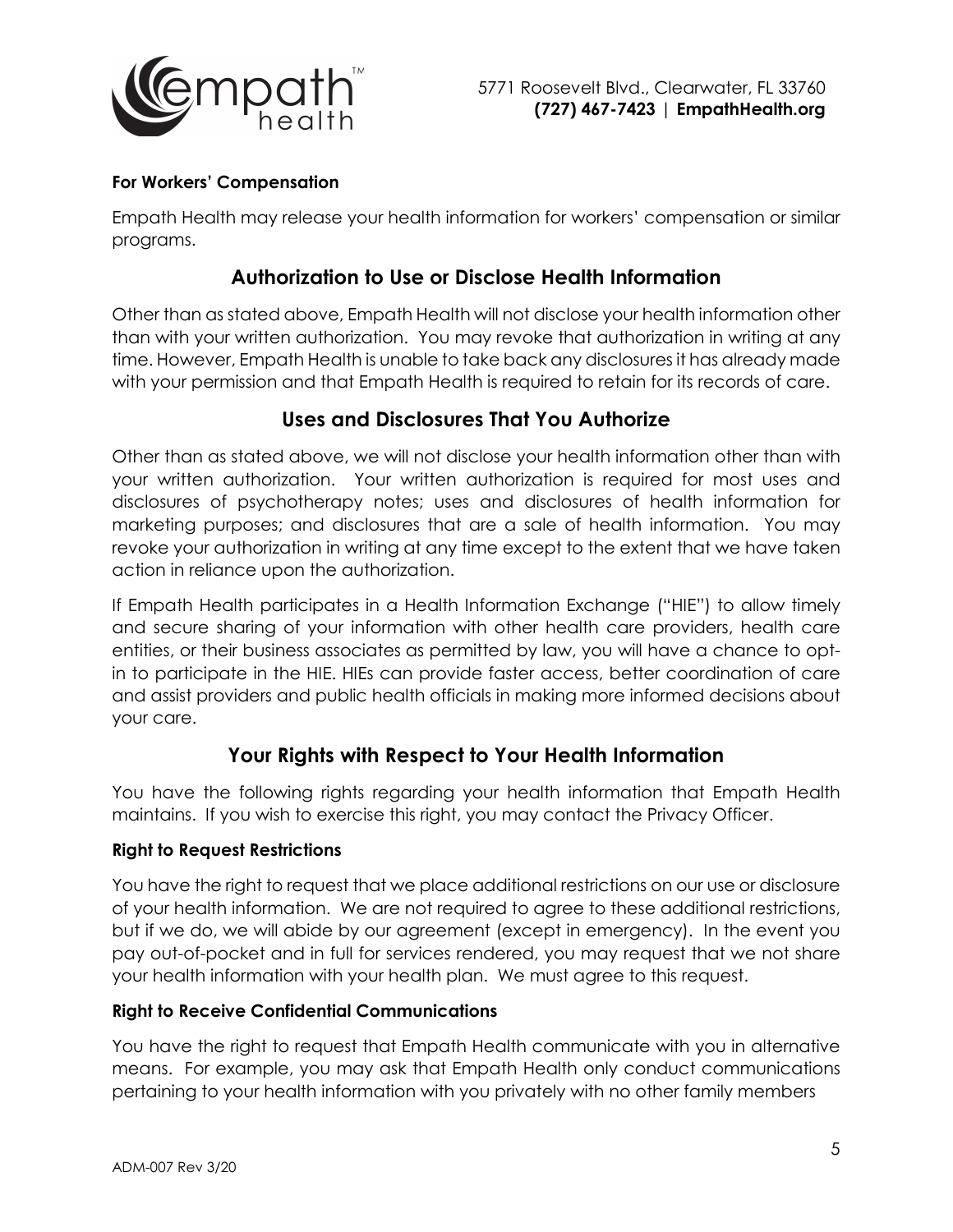

present. Empath Health will not request that you provide any reasons for your request and will attempt to honor your reasonable requests for confidential communications.

## **Right to Inspect and Copy Your Health Information**

You have the right to inspect and copy your health information, including billing records. If you request a copy of your health information, Empath Health may charge a reasonable fee for copying and assembling costs associated with your request.

## **Right to an Electronic Copy of Electronic Medical Records**

If your protected health information is maintained in an electronic format, you have the right to request that an electronic copy of your record be given to you or transmitted to another individual or entity. We will make every effort to provide access to your protected health information in the form or producible in the form or format, you request your record will be provided in either our standard electronic format or if you do not want this form or format, a readable hard copy form. We may charge you a reasonable, costbased fee for the labor associated with transmitting the electronic medical record.

#### **Right To Amend Health Care Information**

You or your representative has the right to request that Empath Health amend your records, if you believe that your health information is incorrect or incomplete. That request must be in writing and explain why the amendment is necessary. We may deny your request under certain circumstances.

## **Right To An Accounting Of Disclosures**

You or your representative have the right to request an accounting of disclosures of your health information made by Empath Health for reasons, other than treatment, payment or operations. The request must specify the time period for the accounting which may not be older than six (6) years. Empath Health will provide the first accounting you request during any 12-month period without charge. Subsequent accounting requests may be subject to a cost-based fee.

## **Right To A Paper Copy Of This Notice**

You or your representatives have a right to a separate copy of this Notice at any time, even if you or your representative have received this Notice previously. You may also obtain a copy of the current version of Empath Health's Notice of Privacy Practices at its website at EmpathHealth.org.

#### **Right to Receive Notice of Breach of Protected Health Information**

In the event of any unauthorized acquisition, access, use or disclosure of Protected Health Information; Empath Health, will fully comply with the breach notification requirements, including any and all regulations which have been or may be